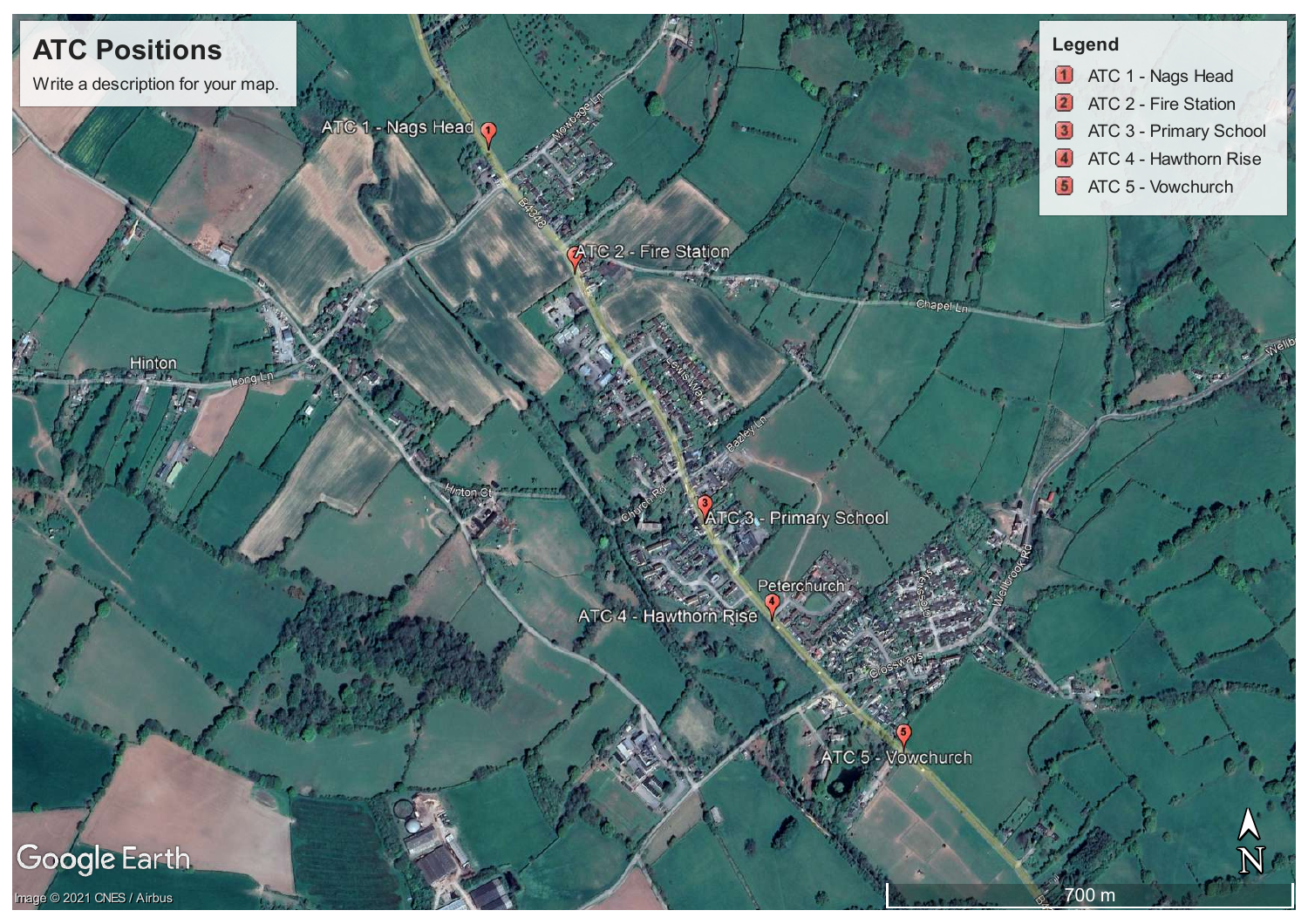| <b>CITRACSIS</b>                                                                                  |            |                                  |                          |                                                                   |                                                             |                                              | Client:<br>Project:<br>Site:<br><b>Start Date:</b><br>Speed Limit:<br>Lat/Long: | Bernard Eacock Ltd<br>4205-MID Peterchurch ATCs<br>Monday 12 July 2021<br>52.04688, -2.95998 | U1 - Nags Head<br>30 |
|---------------------------------------------------------------------------------------------------|------------|----------------------------------|--------------------------|-------------------------------------------------------------------|-------------------------------------------------------------|----------------------------------------------|---------------------------------------------------------------------------------|----------------------------------------------------------------------------------------------|----------------------|
| Northbound                                                                                        | Direction  | 7-Day Average Speed              | 7-Day 85th<br>%ile Speed |                                                                   | On a 7-day average                                          |                                              |                                                                                 | Traffic Composition by Class - Total Surveyed Vehicles                                       |                      |
| 120<br>100                                                                                        | Northbound | 34.5                             | 41.6                     | 73.6%                                                             | 45.8%                                                       | 7.3%                                         |                                                                                 | ை கூ<br>3.6%                                                                                 |                      |
| 80                                                                                                | Southbound | 34.0                             | 40.0                     | 77.4%                                                             | 42.5%                                                       | 4.5%                                         |                                                                                 | din 45<br>84.9%                                                                              |                      |
|                                                                                                   | Combined   | 34.2                             | 40.8                     | 75.5%                                                             | 44.1%                                                       | 5.9%                                         |                                                                                 | 9.7%                                                                                         |                      |
| 20<br>22:00<br>10:00<br>2:00<br>08:00<br>14:00<br>16:00<br>20:00<br><b>Ozio</b><br>20,00<br>18:00 | 30         | mph                              | mph                      | of vehicles are<br>travelling over<br>posted speed limit<br>(PSL) | of vehicles are<br>traveling $10\% + 2$<br>over PSL (35mph) | of vehicles are<br>15mph over PSL<br>(45mph) |                                                                                 | 0.2%<br>1.5%                                                                                 |                      |
| Southbound<br>120                                                                                 | Direction  | Weekday Average Total<br>Traffic | 7-Day Average<br>Traffic | Weekly Traffic Total                                              |                                                             |                                              |                                                                                 | Incidents/Observations<br>No incidents or observations during the survey period              |                      |
| 100<br>80                                                                                         | Northbound | 928                              | 885                      | 6198                                                              |                                                             | <b>ATC 01</b>                                | Iden Valley Dog<br><b>Cut Groomers</b>                                          |                                                                                              |                      |
| 20                                                                                                | Southbound | 963                              | 920                      | 6438                                                              |                                                             |                                              |                                                                                 |                                                                                              |                      |
| 22,00<br>20:00<br>and do to an ord rio wa co<br>28:00<br>$\delta^{0,\Theta}$<br>220               | Combined   | 1892                             | 1805                     | 12636                                                             |                                                             |                                              |                                                                                 |                                                                                              |                      |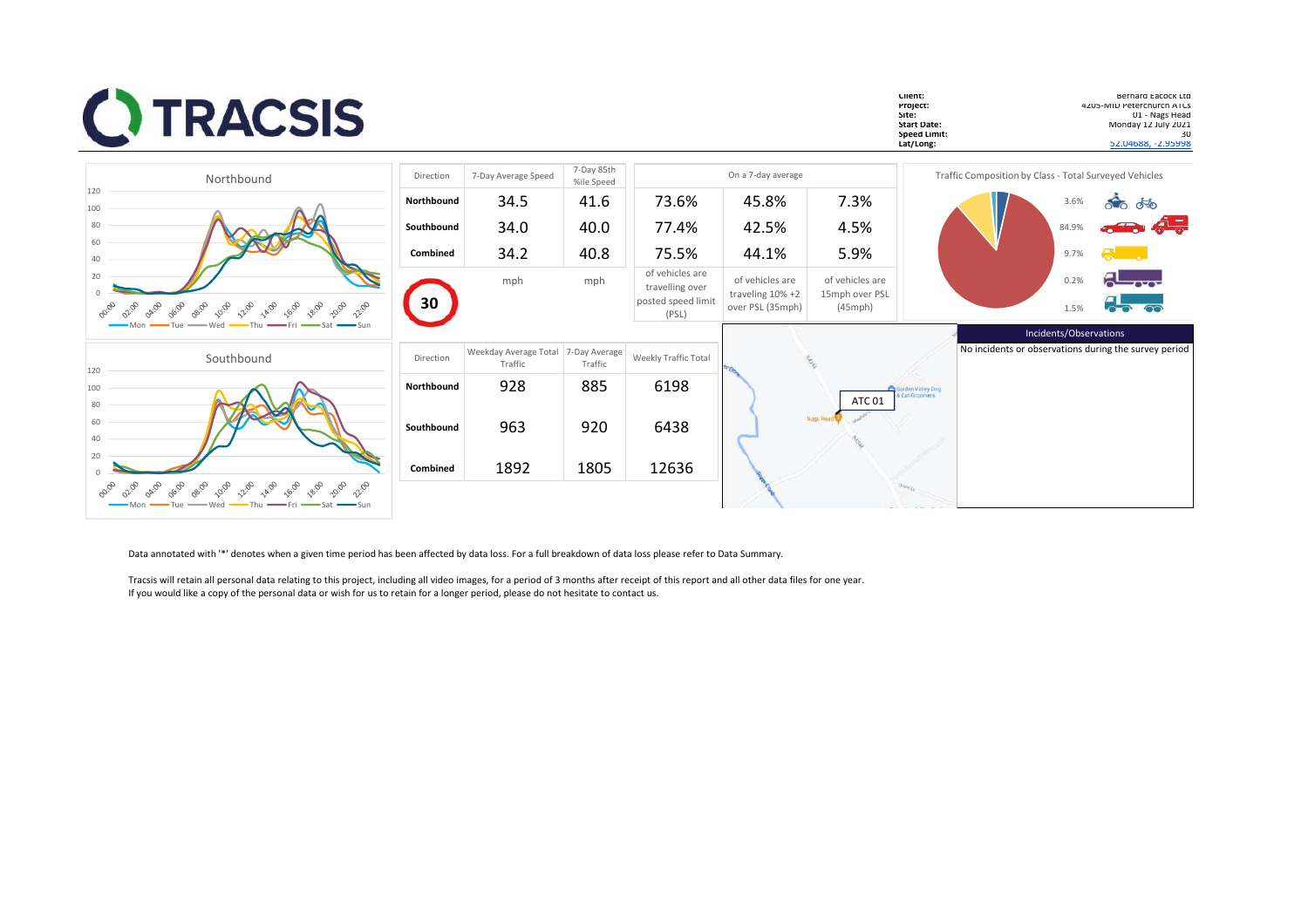| <b>CITRACSIS</b>                                                                             |            |                                  |                          |                                                                   |                                                             |                                              | Client:<br>Project:<br>Site:<br><b>Start Date:</b><br>Speed Limit:<br>Lat/Long: |                                                        |                        | Bernard Eacock Ltd<br>4205-MID Peterchurch ATCs<br>U2 - Fire Station<br>Monday 12 July 2021<br>30<br>52.04515, -2.95806 |
|----------------------------------------------------------------------------------------------|------------|----------------------------------|--------------------------|-------------------------------------------------------------------|-------------------------------------------------------------|----------------------------------------------|---------------------------------------------------------------------------------|--------------------------------------------------------|------------------------|-------------------------------------------------------------------------------------------------------------------------|
| Northbound                                                                                   | Direction  | 7-Day Average Speed              | 7-Day 85th<br>%ile Speed |                                                                   | On a 7-day average                                          |                                              |                                                                                 | Traffic Composition by Class - Total Surveyed Vehicles |                        |                                                                                                                         |
| 140<br>120                                                                                   | Northbound | 30.1                             | 35.2                     | 48.3%                                                             | 15.8%                                                       | 1.0%                                         |                                                                                 |                                                        | 3.2%                   | <b>Sec</b> do                                                                                                           |
| 100<br>80                                                                                    | Southbound | 27.9                             | 31.9                     | 28.0%                                                             | 5.1%                                                        | 0.2%                                         |                                                                                 |                                                        | 84.7%                  | m de                                                                                                                    |
| 60<br>$\Lambda$ <sup><math>\cap</math></sup>                                                 | Combined   | 29.0                             | 33.6                     | 37.7%                                                             | 10.2%                                                       | 0.6%                                         |                                                                                 |                                                        | 10.3%                  |                                                                                                                         |
| 20<br>00:00<br>OB:OD<br>10:00<br>2:00<br>14:00<br>16:00<br>22:00<br><b>O</b> zioo<br>00:00   | 30         | mph                              | mph                      | of vehicles are<br>travelling over<br>posted speed limit<br>(PSL) | of vehicles are<br>traveling $10\% + 2$<br>over PSL (35mph) | of vehicles are<br>15mph over PSL<br>(45mph) |                                                                                 |                                                        | 0.4%<br>1.5%           |                                                                                                                         |
|                                                                                              |            |                                  |                          |                                                                   | Nags Hest                                                   |                                              |                                                                                 |                                                        | Incidents/Observations |                                                                                                                         |
| Southbound<br>250                                                                            | Direction  | Weekday Average Total<br>Traffic | 7-Day Average<br>Traffic | Weekly Traffic Total                                              |                                                             |                                              |                                                                                 |                                                        |                        | No incidents or observations during the survey period                                                                   |
| 200                                                                                          | Northbound | 1055                             | 1011                     | 7079                                                              |                                                             |                                              |                                                                                 |                                                        |                        |                                                                                                                         |
| 150<br>100<br>50                                                                             | Southbound | 1192                             | 1106                     | 7739                                                              |                                                             | <b>ATC 02</b><br>Peterchurch Fire Station    |                                                                                 |                                                        |                        |                                                                                                                         |
|                                                                                              | Combined   | 2247                             | 2117                     | 14818                                                             |                                                             | Forge Industrial Estate<br>۰                 |                                                                                 |                                                        |                        |                                                                                                                         |
| <b>12:00</b><br>16:00<br>10:00<br>2:00<br>22:00<br>Okioo<br>06:00<br>08:00<br>22:00<br>— Wed |            |                                  |                          |                                                                   |                                                             |                                              |                                                                                 |                                                        |                        |                                                                                                                         |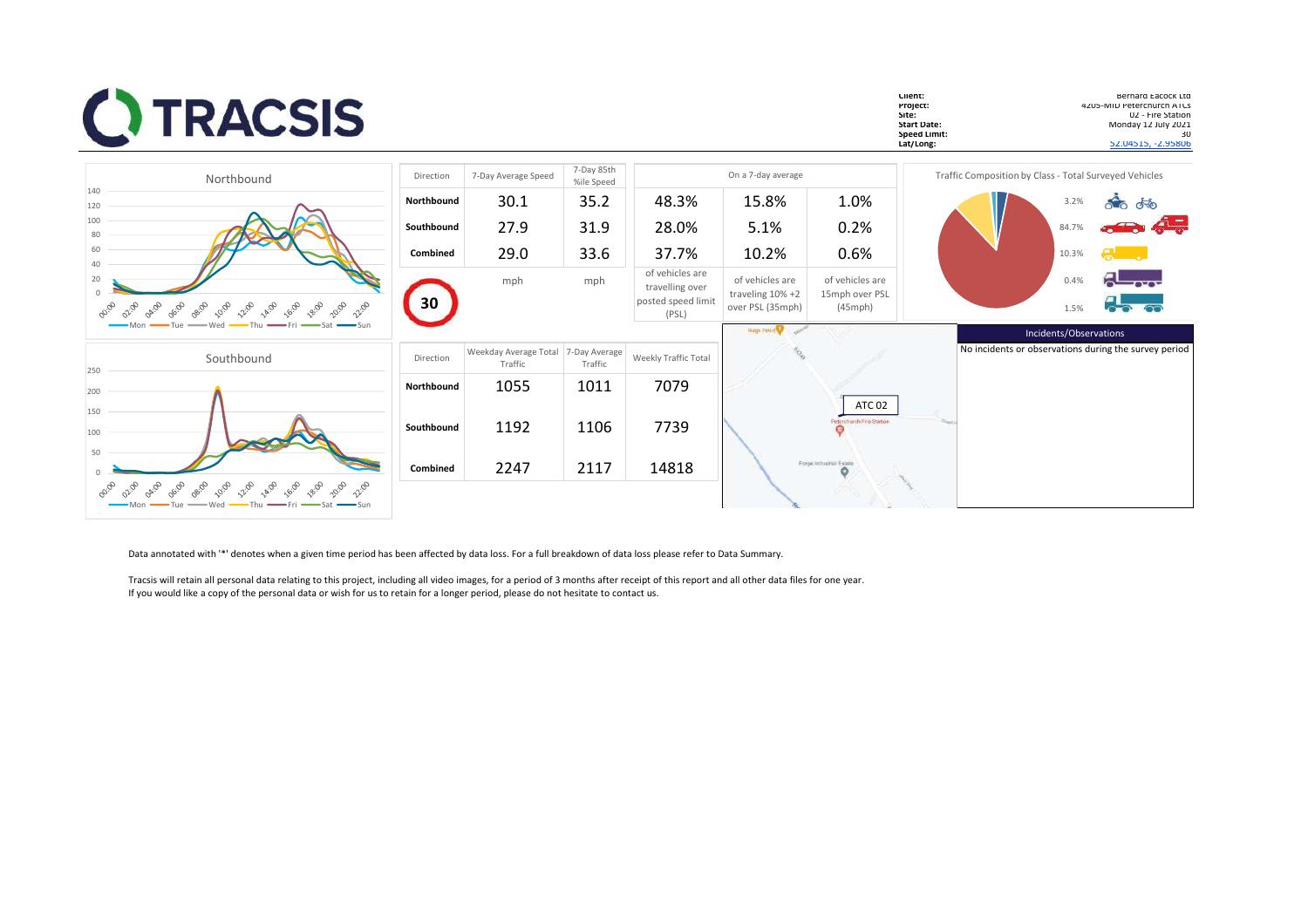| <b>CITRACSIS</b>                                                                                                                     |            |                                  |                          |                                                                   |                                                             |                                                        | Client:<br>Project:<br>Site:<br><b>Start Date:</b><br>Speed Limit:<br>Lat/Long: |                                                        | Bernard Eacock Ltd<br>4205-MID Peterchurch ATCs<br><b>U3 - Primary School</b><br>Monday 12 July 2021<br>30<br>52.04158, -2.95532 |
|--------------------------------------------------------------------------------------------------------------------------------------|------------|----------------------------------|--------------------------|-------------------------------------------------------------------|-------------------------------------------------------------|--------------------------------------------------------|---------------------------------------------------------------------------------|--------------------------------------------------------|----------------------------------------------------------------------------------------------------------------------------------|
| Northbound                                                                                                                           | Direction  | 7-Day Average Speed              | 7-Day 85th<br>%ile Speed |                                                                   | On a 7-day average                                          |                                                        |                                                                                 | Traffic Composition by Class - Total Surveyed Vehicles |                                                                                                                                  |
| 160<br>140                                                                                                                           | Northbound | 22.2                             | 26.9                     | 4.3%                                                              | 0.7%                                                        | 0.0%                                                   |                                                                                 | 3.5%                                                   | இரை சில                                                                                                                          |
| 120<br>100                                                                                                                           | Southbound | 24.2                             | 28.6                     | 8.7%                                                              | 1.3%                                                        | 0.1%                                                   |                                                                                 | 85.6%                                                  | er de                                                                                                                            |
| 80<br>60                                                                                                                             | Combined   | 23.3                             | 27.8                     | 6.6%                                                              | 1.0%                                                        | 0.0%                                                   |                                                                                 | 9.2%                                                   |                                                                                                                                  |
| 40<br>20<br>00:00<br>08:00<br>10:00<br>2:00<br>14:00<br>16:00<br>28:00<br>20:00<br>22:00<br><b>O</b> zioo<br>06:00                   | 30         | mph                              | mph                      | of vehicles are<br>travelling over<br>posted speed limit<br>(PSL) | of vehicles are<br>traveling $10\% + 2$<br>over PSL (35mph) | of vehicles are<br>15mph over PSL<br>$(45 \text{mph})$ |                                                                                 | 0.3%<br>1.3%                                           |                                                                                                                                  |
| $-Sun$                                                                                                                               |            |                                  |                          |                                                                   |                                                             |                                                        |                                                                                 | Incidents/Observations                                 |                                                                                                                                  |
| Southbound<br>300                                                                                                                    | Direction  | Weekday Average Total<br>Traffic | 7-Day Average<br>Traffic | Weekly Traffic Total                                              |                                                             |                                                        |                                                                                 |                                                        | No incidents or observations during the survey period                                                                            |
| 250                                                                                                                                  | Northbound | 1297                             | 1223                     | 8560                                                              |                                                             |                                                        |                                                                                 |                                                        |                                                                                                                                  |
| 200<br>150<br>100                                                                                                                    | Southbound | 1434                             | 1317                     | 9217                                                              |                                                             | Londia <sup>C</sup><br>ATC 03<br>Peterchurch           |                                                                                 |                                                        |                                                                                                                                  |
| 50                                                                                                                                   | Combined   | 2731                             | 2540                     | 17777                                                             |                                                             | St Dubncius <sup>O</sup>                               |                                                                                 |                                                        |                                                                                                                                  |
| 00:00<br>22:00<br>14:00<br>16:00<br><b>OLIB</b><br>04:00<br>06:00<br>08:00<br>10:00<br>-8:00<br>$\sim$<br>22.00<br>$\rightarrow$ Sun |            |                                  |                          |                                                                   |                                                             |                                                        |                                                                                 |                                                        |                                                                                                                                  |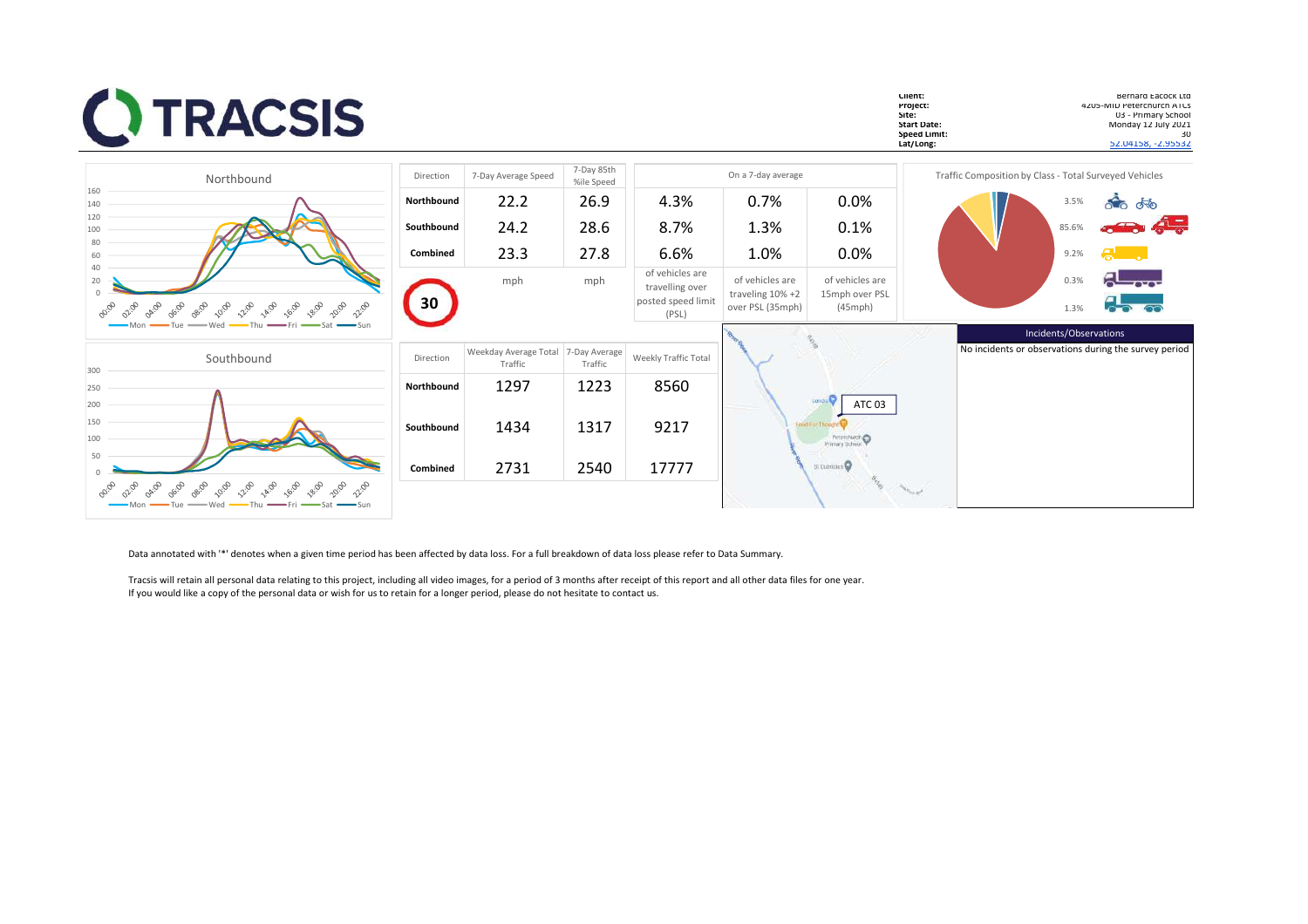| <b>CITRACSIS</b>                                                                                                          |            |                                  |                          |                                                                   |                                                             |                                                        | Client:<br>Project:<br>Site:<br><b>Start Date:</b><br>Speed Limit:<br>Lat/Long: |                                                        |              | Bernard Eacock Ltd<br>4205-MID Peterchurch ATCs<br>04 - Hawthorne Rise Area<br>Monday 12 July 2021<br>30<br>52.03948, -2.95315 |
|---------------------------------------------------------------------------------------------------------------------------|------------|----------------------------------|--------------------------|-------------------------------------------------------------------|-------------------------------------------------------------|--------------------------------------------------------|---------------------------------------------------------------------------------|--------------------------------------------------------|--------------|--------------------------------------------------------------------------------------------------------------------------------|
| Northbound                                                                                                                | Direction  | 7-Day Average Speed              | 7-Day 85th<br>%ile Speed |                                                                   | On a 7-day average                                          |                                                        |                                                                                 | Traffic Composition by Class - Total Surveyed Vehicles |              |                                                                                                                                |
| 300<br>250                                                                                                                | Northbound | 29.7                             | 35.1                     | 48.1%                                                             | 15.4%                                                       | 1.4%                                                   |                                                                                 |                                                        | 3.4%         | <b>ு</b> கூ                                                                                                                    |
| 200                                                                                                                       | Southbound | 26.3                             | 30.4                     | 17.2%                                                             | 2.8%                                                        | 0.1%                                                   |                                                                                 |                                                        | 86.1%        | <del>din</del> 45                                                                                                              |
| 150<br>100                                                                                                                | Combined   | 28.1                             | 33.2                     | 33.2%                                                             | 9.4%                                                        | 0.8%                                                   |                                                                                 |                                                        | 8.9%         |                                                                                                                                |
| 50<br>10:00<br>20:00<br>08:00<br>2:00<br>14:00<br>16:00<br>26:00<br>02:00                                                 | 30         | mph                              | mph                      | of vehicles are<br>travelling over<br>posted speed limit<br>(PSL) | of vehicles are<br>traveling $10\% + 2$<br>over PSL (35mph) | of vehicles are<br>15mph over PSL<br>$(45 \text{mph})$ |                                                                                 |                                                        | 0.2%<br>1.3% |                                                                                                                                |
|                                                                                                                           |            |                                  |                          |                                                                   | Peterchurch                                                 |                                                        |                                                                                 | Incidents/Observations                                 |              |                                                                                                                                |
| Southbound<br>160                                                                                                         | Direction  | Weekday Average Total<br>Traffic | 7-Day Average<br>Traffic | Weekly Traffic Total                                              | St Dubricium <sup>O</sup>                                   |                                                        |                                                                                 | No incidents or observations during the survey period. |              |                                                                                                                                |
| 140<br>120<br>100                                                                                                         | Northbound | 1527                             | 1394                     | 9756                                                              |                                                             | ATC <sub>04</sub>                                      |                                                                                 |                                                        |              |                                                                                                                                |
| 80<br>60<br>40                                                                                                            | Southbound | 1388                             | 1297                     | 9082                                                              |                                                             |                                                        |                                                                                 |                                                        |              |                                                                                                                                |
| 20                                                                                                                        | Combined   | 2915                             | 2691                     | 18838                                                             |                                                             |                                                        |                                                                                 |                                                        |              |                                                                                                                                |
| 20:00<br><b>LA:00</b><br>08:00<br>10:00<br>220<br>16:00<br>18:00<br>22:00<br>24:00<br>OGIOD<br>$\delta_{\infty}$<br>22:00 |            |                                  |                          |                                                                   |                                                             |                                                        |                                                                                 |                                                        |              |                                                                                                                                |